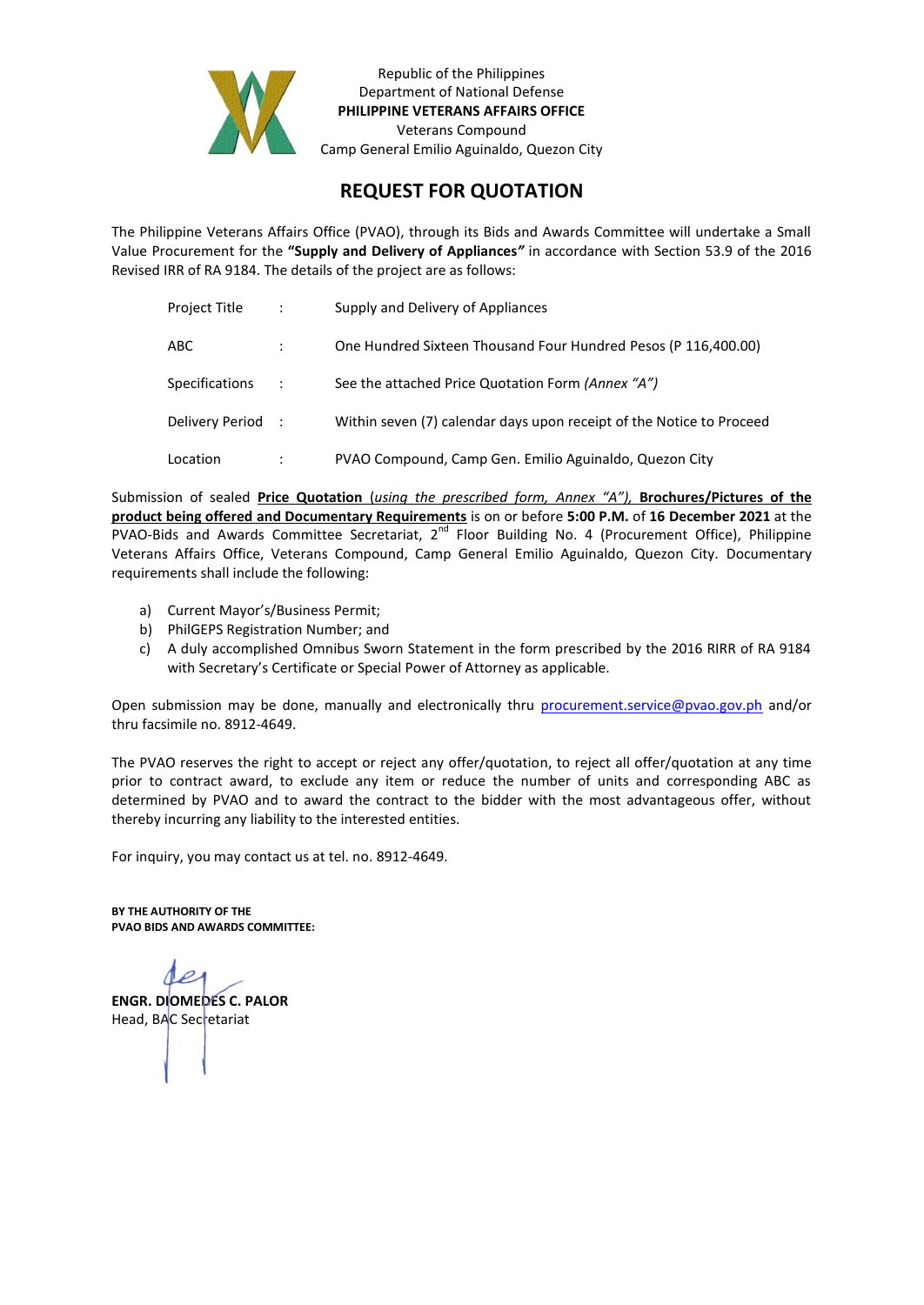der

## **PRICE QUOTATION FORM**

Date:

The Bids and Awards Committee Philippine Veterans Affairs Office PVAO Compound, Camp General Emilio Aguinaldo, Quezon City

After having carefully read and accepted the terms and conditions in the Request for Quotation, hereunder is our quotation for the **Supply and Delivery of Appliances,** as follows:

| Item<br>No.    | Item Description/<br><b>Minimum Specifications</b>                                                                                                                                                                                                                                                                                                                                                                                                                                                                                                                                           | Qty.           | Unit | <b>Unit Price</b> | Amount | Product<br><b>Offered</b> |
|----------------|----------------------------------------------------------------------------------------------------------------------------------------------------------------------------------------------------------------------------------------------------------------------------------------------------------------------------------------------------------------------------------------------------------------------------------------------------------------------------------------------------------------------------------------------------------------------------------------------|----------------|------|-------------------|--------|---------------------------|
| $\mathbf{1}$   | Android TV<br>Screen: 32-inch LED<br>• HD Ready - at least 1366x768 (1080p)<br>■ 60Hz or 120Hz Vivid Motion<br>• Supports USB Devices and HDMI for<br>Video, Music and Picture file types<br>Global TV System: PA/NTSC<br>■ Studio Sound / Surround Sound<br>Screen Mirroring (Cast to TV)<br>Audio Return Channel (ARC)<br>■ With Bluetooth Connectivity<br>• Operating System: Android 9.0 (or later<br>version)<br>■ Built-in ISDB-T Receiver<br>Voltage: 100-240V 50/60Hz AC<br>Included Applications: Google<br>Playstore, Google Assistant, Netflix and<br>Youtube (with Youtube Kids) | 3              | Unit |                   |        |                           |
| $\overline{2}$ | <b>Smart Electric Pressure Cooker</b><br>Capacity: At least 5.7L<br>• Made of Stainless Steel<br>■ With at least 14 smart programs for set<br>cooking<br>• Dishwasher safe<br>• With handle<br>Certification: UL or PS or ICC or CE<br>٠<br>Power supply: 220V 60Hz<br>Power: 1,000 watts<br>• Can function as: Pressure Cooker, Slow<br>Cooker, Rice Cooker, Steamer, Sauté<br>(Skillet), Yogurt Maker and Warmer<br>Includes steam rack with handles,<br>recipe booklet, serving spoon, soup<br>spoon, and measuring cup                                                                   | $\overline{2}$ | Unit |                   |        |                           |
| 3              | Cookware Set (4 Piece)<br>Package Inclusions:<br>18 x 8.5 cm (± 2cm) Sauce Pan with Lid<br>20 x 9.5 cm (± 2cm) Casserole with Lid<br>24 x 11.5 cm (± 2cm) Casserole with Lid<br>24 x 5cm (± 2cm) Frying Pan<br>• Make:<br>Satin-Finished Stainless Steel (at least<br>18/8 Food Grade)<br>High-Gloss Mirror-Finished Stainless<br>Steel Body<br>Suitable for All Types of Stove<br>٠<br>· Dishwasher-Safe and Oven-Safe up to<br>400C                                                                                                                                                        | 1              | Set  |                   |        |                           |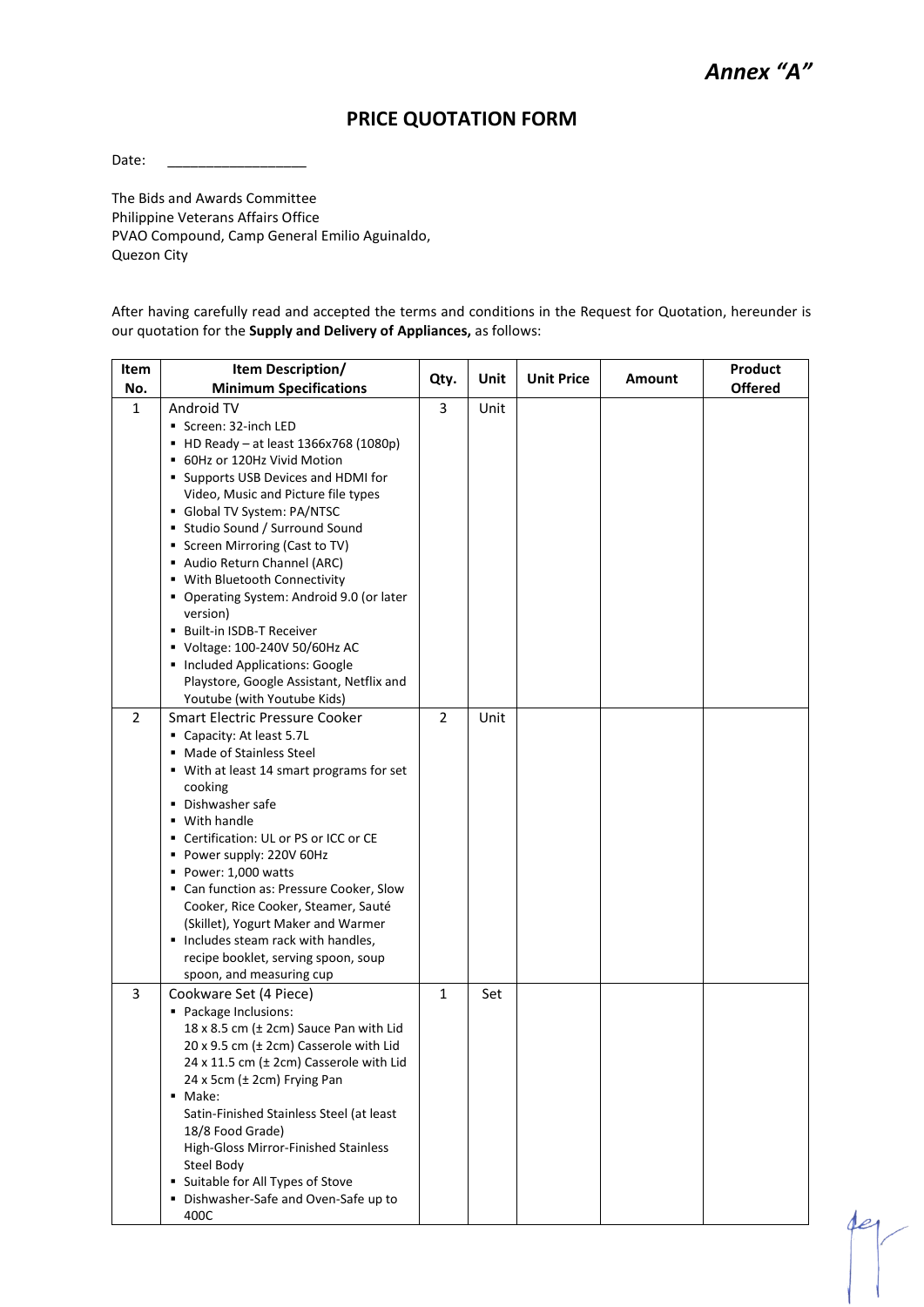| 4              | Air Fryer                                             | 2              | Unit |  |  |
|----------------|-------------------------------------------------------|----------------|------|--|--|
|                | Capacity: At Least 7 Liters                           |                |      |  |  |
|                | - Heating Element: Convection Fan and                 |                |      |  |  |
|                | Heater                                                |                |      |  |  |
|                | ■ With timer                                          |                |      |  |  |
|                | ■ Adjustable Thermostat (From ≤ 100°C                 |                |      |  |  |
|                | to $\geq 200^{\circ}$ C)                              |                |      |  |  |
|                | • Non-Stick Base                                      |                |      |  |  |
|                | Certification: PS or ICC or CE                        |                |      |  |  |
| 5              | Rechargeable Desk Fan with LED Light                  | $\overline{2}$ | Unit |  |  |
|                | • Minimum of 12 hours emergency light                 |                |      |  |  |
|                | performance at full charge                            |                |      |  |  |
|                | • Minimum of 6 hours fan time at full                 |                |      |  |  |
|                | charge                                                |                |      |  |  |
|                | ■ USB charging                                        |                |      |  |  |
|                | Able to charge while in use                           |                |      |  |  |
|                | ■ 2 level light brightness                            |                |      |  |  |
|                | $\blacksquare$ 14in. ( $\pm$ 0.5in) desk fan          |                |      |  |  |
|                | • Oscillating and tilting head                        |                |      |  |  |
| 6              | <b>Cordless Drill</b>                                 | 2              | Unit |  |  |
|                | · Includes 13 pieces of drilling accessories          |                |      |  |  |
|                | <b>Built-in battery</b>                               |                |      |  |  |
|                | • 24 position clutch (prevents screws                 |                |      |  |  |
|                | from stripping)                                       |                |      |  |  |
|                | • Variable Speed Reverse for drilling and             |                |      |  |  |
|                | driving control                                       |                |      |  |  |
| $\overline{7}$ | Microwave                                             | $\overline{2}$ | Unit |  |  |
|                | Capacity at least 20L                                 |                |      |  |  |
|                | • Defrost Function                                    |                |      |  |  |
|                | ■ Auto-Off Timer                                      |                |      |  |  |
|                | Certification: PS or ICC or CE                        |                |      |  |  |
| 8              | <b>Induction Cooker</b>                               | $\overline{2}$ | Unit |  |  |
|                | • Ceramic Heating Plate                               |                |      |  |  |
|                | Voltage 220-240 volts                                 |                |      |  |  |
|                | ■ Wattage 960-1450 watts                              |                |      |  |  |
|                | ■ Push Button Control                                 |                |      |  |  |
|                | Auto-Diagnosis and Auto-Protection                    |                |      |  |  |
|                | Function                                              |                |      |  |  |
|                | One-Touch Control                                     |                |      |  |  |
|                | ■ High Thermal Efficiency<br>• No Microwave Radiation |                |      |  |  |
|                | Certification: PS or ICC or CE                        |                |      |  |  |
| 9              | Juice Extractor                                       | $\overline{2}$ | Unit |  |  |
|                | " Capacity 1.2L Pulp Container & 500ml                |                |      |  |  |
|                | Juice Cup                                             |                |      |  |  |
|                | ■ Wattage 165 watts                                   |                |      |  |  |
|                | ■ Tube Size: 65mm diameter (± 5mm)                    |                |      |  |  |
|                | ■ Transparent lid and nonslip rubber                  |                |      |  |  |
|                | footing                                               |                |      |  |  |
|                | <b>Stainless Steel Filter Basket</b>                  |                |      |  |  |
|                | ■ 2-speed Control Section                             |                |      |  |  |
|                | • 60-65% juicer percentage output                     |                |      |  |  |
|                | • Overheat protector on motor & safety                |                |      |  |  |
|                | lock device                                           |                |      |  |  |
| 10             | <b>Rice Cooker</b>                                    | 3              | Unit |  |  |
|                | Capacity: Atleast 1.8L                                |                |      |  |  |
|                | ■ With Steamer                                        |                |      |  |  |
|                | • Detachable Power Cord                               |                |      |  |  |
|                | Certification: PS or ICC or CE                        |                |      |  |  |

 $4e$